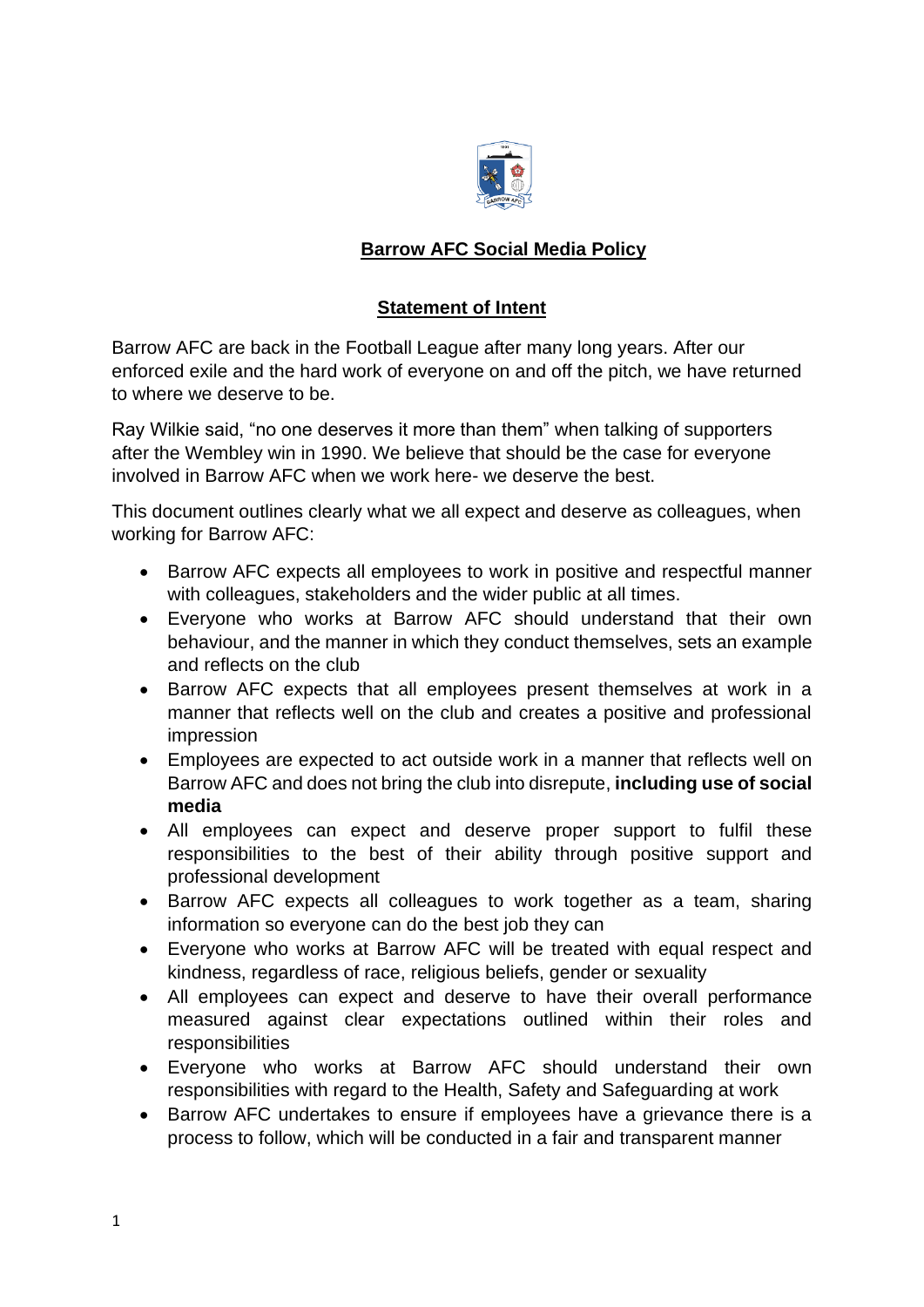• Barrow AFC employees are bound by confidentiality and will have made a legal commitment not to disclose private business information regarding Barrow AFC to others

Barrow AFC understand everyone involved in football must recognise that the responsibility to safeguard exists both on and off the field of play. Coaches, club officials, volunteers and others in a position of trust in football need to act responsibly both on and off the field and this includes the use of electronic communications.

Clubs and leagues that set up websites have a responsibility to ensure safeguards are in place. Coaches, officials and those in a position of responsibility in clubs and must ensure they communicate responsibly. Clubs are responsible for ensuring all content. hosted on their websites, social network areas and any associated message boards or blogs abide by the Rules and Regulations of The English Football League (EFL) and The Football Association

(FA)

The club should:

1. Refrain from publishing comments about other clubs, players or referees and any controversial or potentially inflammatory subjects.

2. Avoid hostile or harassing communications in any posts or other online communications. Harassment is any offensive conduct based on a person`s race, sex, gender identity, national origin, colour, disability, age sexual orientation, veteran status, marital status, religion or any other status identified by The Equality Act2010.

3. Identify all copyrighted or borrowed material with citations and links. When publishing direct paraphrased quotes, thoughts, ideas, photos or videos, give credit to the original publisher or author.

4. If it maintains a website, blog, chat room, video-sharing site, bulletin board or othersocial media that promotes their club, should remember they are responsible for reviewing responses to online posts and resolving any concerns about the propriety of the responses before they are posted.

5. If a blogger or any other online participant posts an inaccurate, accessory or negative comment about the club or anyone associated with the club, do not respond to the post and contact The Club Secretary for guidance/advice.

Employee whether full time or Part time must not:

1. Use text or emails for personal conversations, sending pictures, jokes or other items of a personal nature or engage in any 'banter' or comments with or about children at the club.

2. Use internet or web based mobile phones or other form of communications to send personal messages of a non-football nature to a child or young person.

3. Respond to emails or texts from young people other than those directly related to club matters.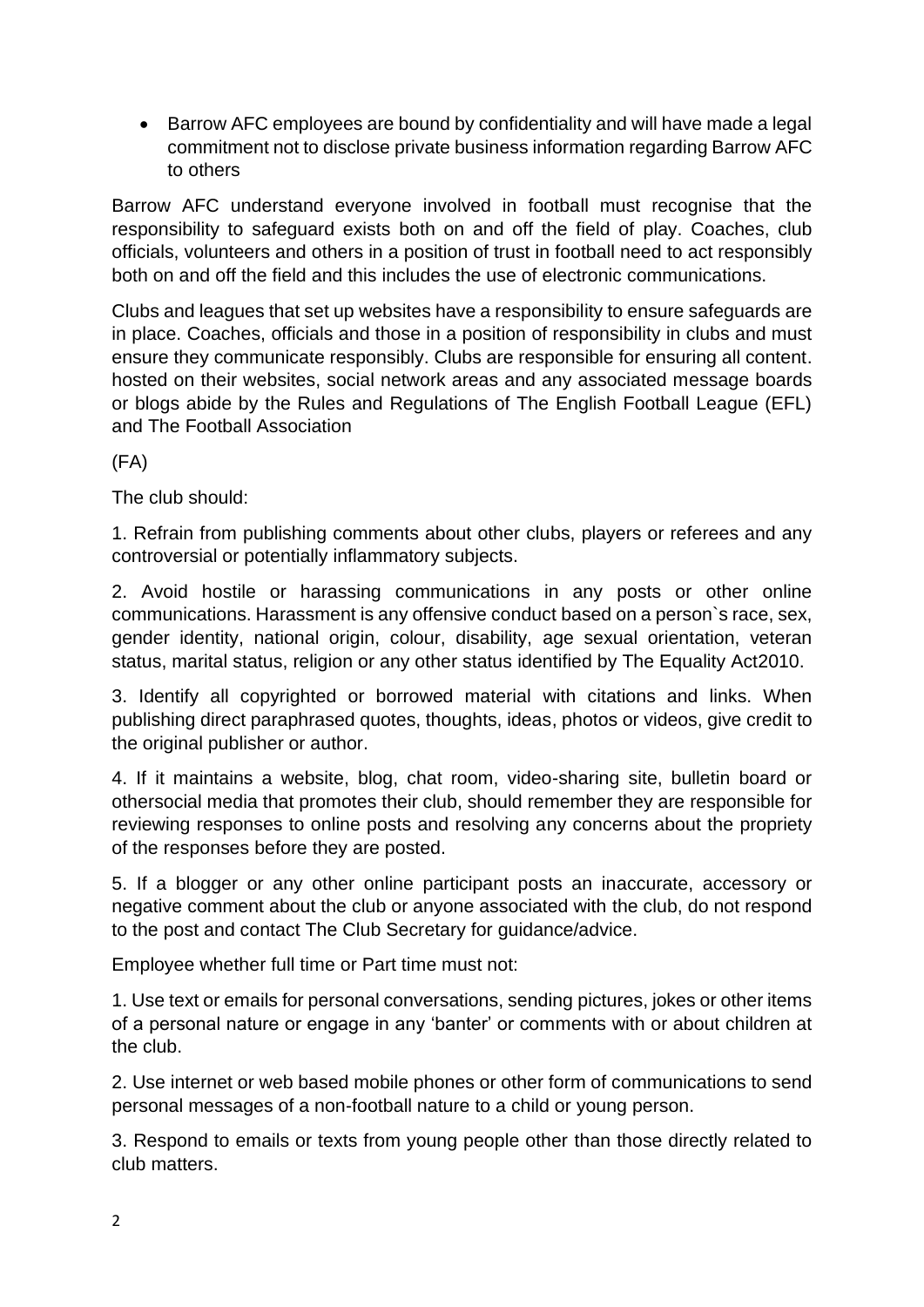4. Use language that is directly (or could be misinterpreted as being) racist, sexist, derogatory, threatening, abusive or sexualised in tone.

5. Accept as a friend, young players or any person employed or volunteering at the club who is U18 on social networking sites.

6. Share your own personal social networking sites with children or young people involved at the football club or ask them to be your 'friend'.

7. Make contact with children or young people known through football outside of the football context on social networking sites.

8. Post personal comments in relation to the management or operation of the club, club officials. Match officials, children, parent/guardian or opposition teams or any family members of those groups.

9. Delete any inappropriate text or email messages sent to you as they may form part of any subsequent investigation.

Parent Guidance

1. Know who the club Child Protection Officer is and how to contact them if you have any concerns about the content of club web pages or in relation to the welfare of your child

2. Ensure you are aware of how coaches, managers and other members of the club should communicate with your child

3. Show an interest in the communications between the club, you and your child. Open communication about club activities/issues often means that concerns are picked up early and issues can be resolved more easily

4. Familiarise yourself with The Football League's guidance for clubs in relation to websites, text messaging and social networking sites

5. Understand the club's communication practices. If the club uses text messages or emails as a source of communication you may request to be copied into anything sent to your child

6. Ensure your child understands that they should tell someone that they trust about communications that make them feel uncomfortable or when they've been asked not to tell their parent/carer or coach about the communication

7. Remember as a parent/carer of a child at the club you and your child are responsible for and need to abide by the club policy, The Football League Policy Guidance and

The FA Rules and Regulations regarding comments that you place online about the club or club officials, The Football League, players, managers, match officials, opposing teams players or family members of any of those groups

8. Inform the club Child Protection Officer as soon as possible if you or your child receives any inappropriate communication from any member of staff/volunteer orother person associated with the club and save the communication